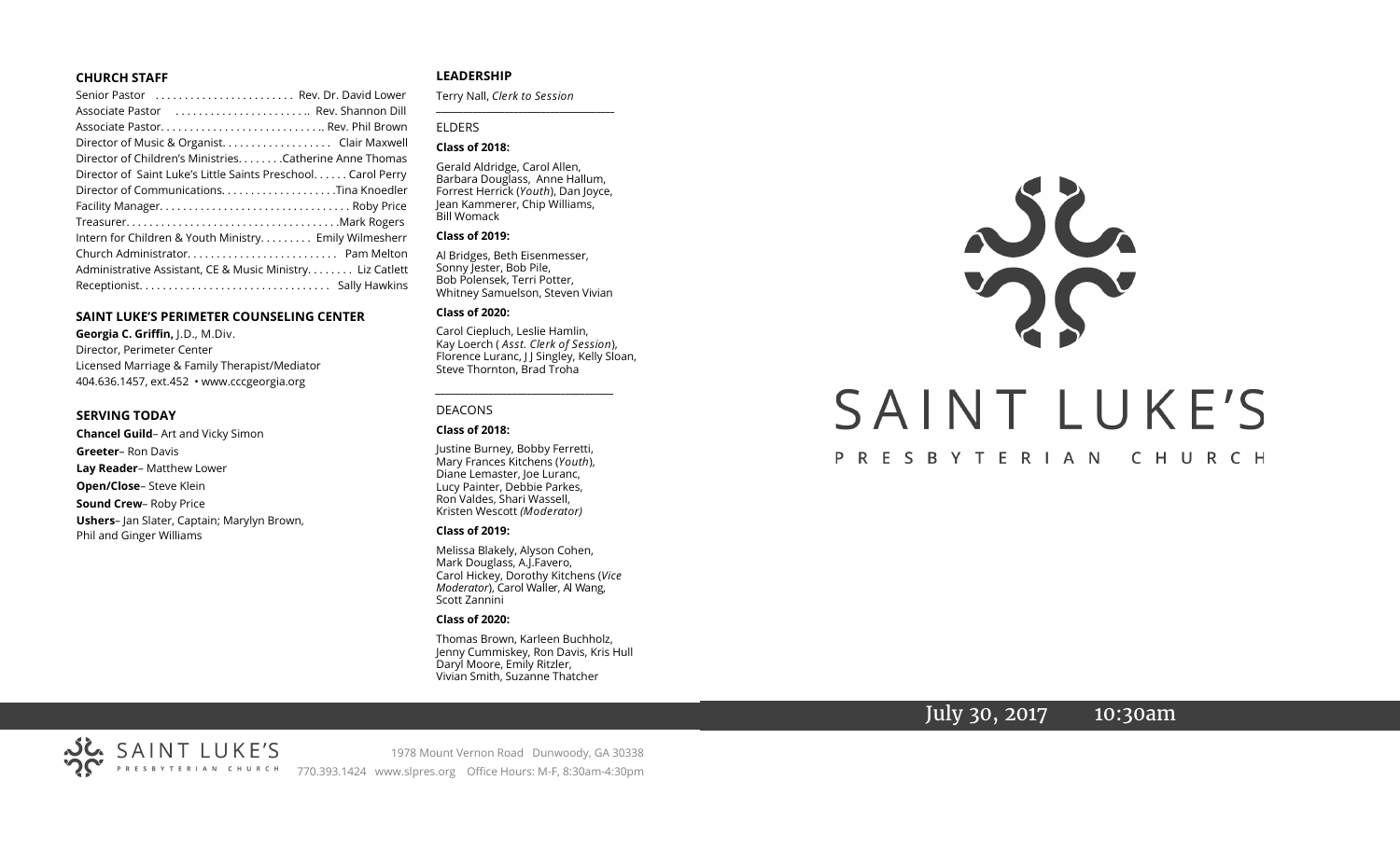

1978 Mount Vernon Road • Dunwoody, Georgia 30338 770.393.1424 • www.slpres.org

#### **July 30, 2017**  Eighth Sunday after Pentecost

#### **Liturgical Color:** Green

*Green is used for all of the other time periods (called Ordinary Time) not marked by a specific festival or season.*

#### **SUNDAY SCHEDULE**

8:30am Chapel Communion Service 9:30am Sunday School 10:30am Sanctuary Worship Service *Nursery available at all services and Sunday School.* 

#### MISSION

Responding to God's call and empowered by the Holy Spirit, we invite all to join us in knowing, serving, and sharing Jesus Christ here and around the world.

## VISION

To be a beacon of faith, hope, and love– every member an active disciple in Christ's ministry.

#### **WELCOME, GUESTS!**  We are delighted you are worshipping with us.

**DURING** the Welcome, please print the requested information on the Friendship Pad and pass the Friendship Pad down the pew.

**AFTER** the worship service, please join us outside the Sanctuary where our Pastors or a church officer will be available to answer questions and provide you with a loaf of freshly -baked bread.

**FOR MORE** information about our programs, ministries or membership, please contact one of our Pastors at 770.393.1424, or visit our website: slpres.org.

#### **THAT ALL MAY WORSHIP**

**ASSISTIVE** A hearing loop is accessible ീ by switching hearing aids to T-coil. Also,  $\frac{1}{\sqrt{1}}$ large print hymnals and back cushions are available. Please contact an usher for further assistance.

**CHILDREN** are a precious part of our church family, and we welcome them in worship. Worship buckets and activity packets are available on the back ledges of the sanctuary for preschool and elementary ages. Each week, children are invited to walk up for an age-appropriate message during "Tell Us Our Story." After that time, they may remain in worship, or go to child care (PreK and younger).

#### **CARE FOR A REAL SCOTTISH HERITAGE**

**EXPERIENCE?**— We are currently planning to host a trip to Scotland next spring from April 29 to May 7, 2018. We are looking for roughly 25 people to join us as we explore this exciting country and our Presbyterian roots (our tour guide is an ordained minister in the Church of Scotland!). Some of you may recall we visited Scotland a few years ago and had such a wonderful time we are going back! Please contact Phil Brown to add your name to the list and/or if you have any questions about the trip: philbrown@slpres.org.

#### **GATHER YOUR STUFF! ELECTRONICS**

**RECYCLING EVENT**— The date has been set. September 17 at Saint Luke's. Please stay tuned for all of the details about this Saint Luke's Green Team sponsored event.

#### **SAINT LUKE'S UPCOMING EVENTS**

- Friday, August 4-Geared Up For School Family Game Night
- Saturday, August 5-Men's Breakfast Football Forecast
- $\bullet$  Sunday, August 6-Blessing of Backpacks at both services
- Sunday, August 27-Kickoff Sunday Pancake Breakfast
- Sunday, September 17-Electronics Recycling Event
- Wednesday, September 20– FEAST Begins
- Weeks of October 15 and October 22- Family Promise
- Sunday, October 22-Bluegrass Mass Concert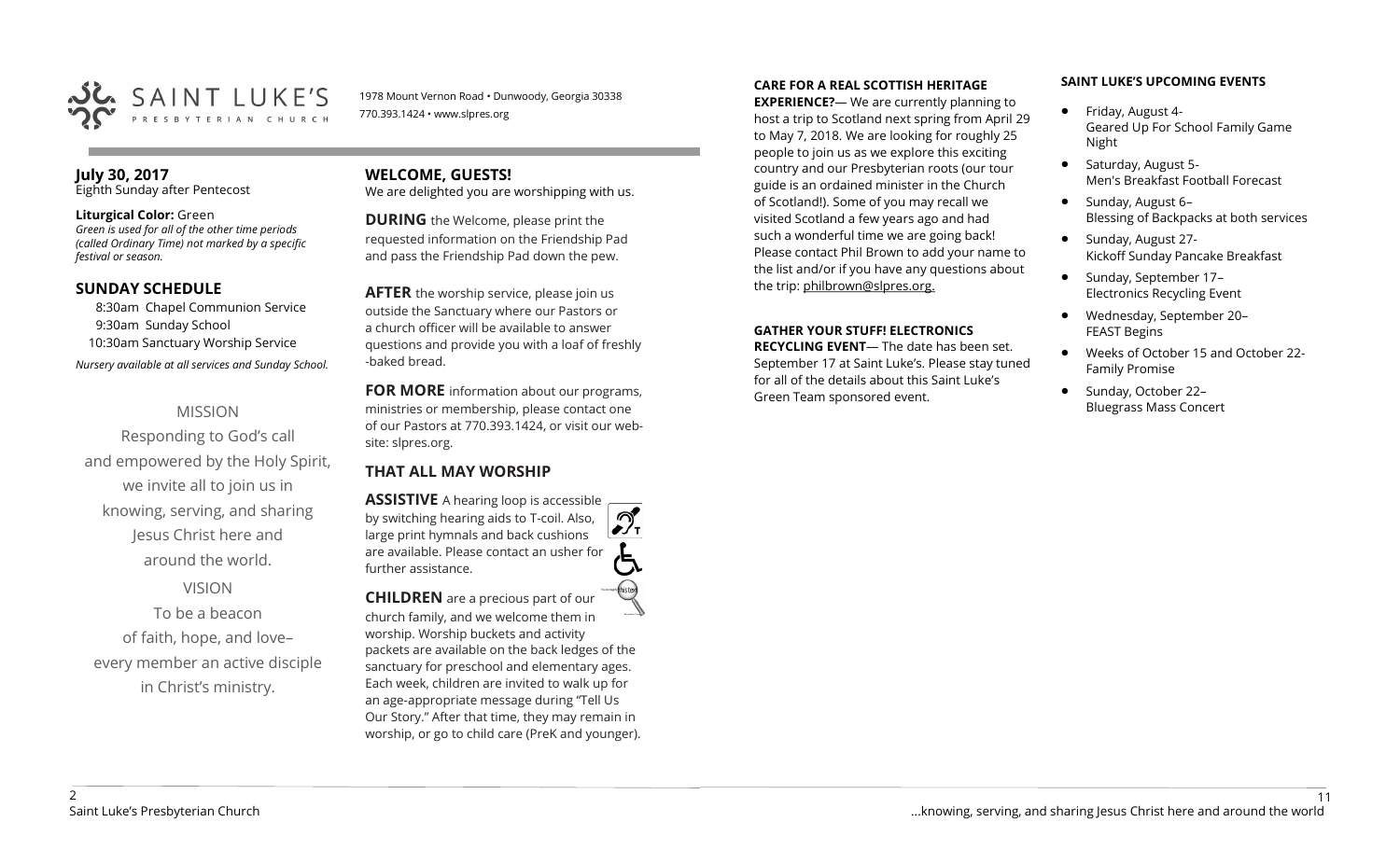# ADULT MINISTRY

**Shannon Dill shannondill@slpres.org / 770.393.1424 ext. 229** 

#### **ADULT SUNDAY SCHOOL**

Will convene on September 10 with a group meeting in the chapel at 9:30am to discuss the fall line-up. Individual classes will begin on September 17.

#### **FRIDAY MORNING MEN'S BIBLE STUDY**

Fellowship and Bible study every Friday from 6:40-8am in the Parlor with Dan Joyce.

 $\_$  ,  $\_$  ,  $\_$  ,  $\_$  ,  $\_$  ,  $\_$  ,  $\_$  ,  $\_$  ,  $\_$  ,  $\_$  ,  $\_$  ,  $\_$  ,  $\_$  ,  $\_$  ,  $\_$  ,  $\_$  ,  $\_$  ,  $\_$  ,  $\_$  ,  $\_$ 

#### **BIBLE STUDY: "WAYFARERS"**

Come join David, Shannon or Phil as this week's preacher leads a study of the scripture for the upcoming Sunday's worship. Meet on Wednesdays at 10am in the church library.

# YOUTH MINISTRY

**Phil Brown philbrown@slpres.org / 770.393.1424 ext. 238 Emily Wilmesherr emilywilmesherr@slpres.org/ 770.393.1424 ext. 234**   $\_$  ,  $\_$  ,  $\_$  ,  $\_$  ,  $\_$  ,  $\_$  ,  $\_$  ,  $\_$  ,  $\_$  ,  $\_$  ,  $\_$  ,  $\_$  ,  $\_$  ,  $\_$  ,  $\_$  ,  $\_$  ,  $\_$  ,  $\_$  ,  $\_$  ,  $\_$ 

#### **YOUTH SUNDAY SCHOOL**

Emily's luncheon at 11:30am.

**STAY TUNED FOR EARLY FALL CALENDAR NEXT WEEK**

#### **In Preparation for Worship**

"In Jesus Christ, the world was being reconciled to God."

*~Confession of 1967, Presbyterian Church USA, 9.07*

| <b>Prelude</b>   |                                                                                                                                                                                                                                                                                                                 | Now Thank We All Our God arr, Paul Manz                                                                                                                                                                                                                                                                                                                                                                                        |  |
|------------------|-----------------------------------------------------------------------------------------------------------------------------------------------------------------------------------------------------------------------------------------------------------------------------------------------------------------|--------------------------------------------------------------------------------------------------------------------------------------------------------------------------------------------------------------------------------------------------------------------------------------------------------------------------------------------------------------------------------------------------------------------------------|--|
|                  | <b>Chiming of the Hour</b>                                                                                                                                                                                                                                                                                      |                                                                                                                                                                                                                                                                                                                                                                                                                                |  |
|                  | <b>Welcome and Announcements</b>                                                                                                                                                                                                                                                                                |                                                                                                                                                                                                                                                                                                                                                                                                                                |  |
| Call to Worship* |                                                                                                                                                                                                                                                                                                                 | Based on Romans 1                                                                                                                                                                                                                                                                                                                                                                                                              |  |
|                  | Leader: We are called to belong to Jesus Christ.<br>People: He is the One whom God promised to send, who died and rose for us.<br>Leader: In Him we know we are beloved creatures of God, called to be saints.<br>People: Grace and peace to all as we celebrate mercy and freedom,<br>and seek to glorify God! |                                                                                                                                                                                                                                                                                                                                                                                                                                |  |
| Hymn $#17*$      |                                                                                                                                                                                                                                                                                                                 | Sing Praise to God, You Heavens! WIE LIEBLICH IST DER MAIEN                                                                                                                                                                                                                                                                                                                                                                    |  |
|                  | Call to Confession*                                                                                                                                                                                                                                                                                             |                                                                                                                                                                                                                                                                                                                                                                                                                                |  |
|                  | Leader: The Lord be with you.<br>People: And also with you.<br>Leader: Let us pray.                                                                                                                                                                                                                             |                                                                                                                                                                                                                                                                                                                                                                                                                                |  |
|                  | <b>Prayer of Confession*</b>                                                                                                                                                                                                                                                                                    |                                                                                                                                                                                                                                                                                                                                                                                                                                |  |
| Gracious God,    | have mercy on us.                                                                                                                                                                                                                                                                                               | We struggle to exhibit the righteousness shown to us by Jesus.<br>We fail to see strangers, or even neighbors, friends, and family members<br>as your beloved children, and treat them accordingly.<br>We look to you, O Lord, for our freedom and redemption.<br>In Christ, let us be clear and committed to living as you will for us.<br>Hear now our silent prayers of confession(Silence is kept for personal confession) |  |
|                  | Leader: Lord, in Your mercy,                                                                                                                                                                                                                                                                                    | People: Hear our prayer. Amen.                                                                                                                                                                                                                                                                                                                                                                                                 |  |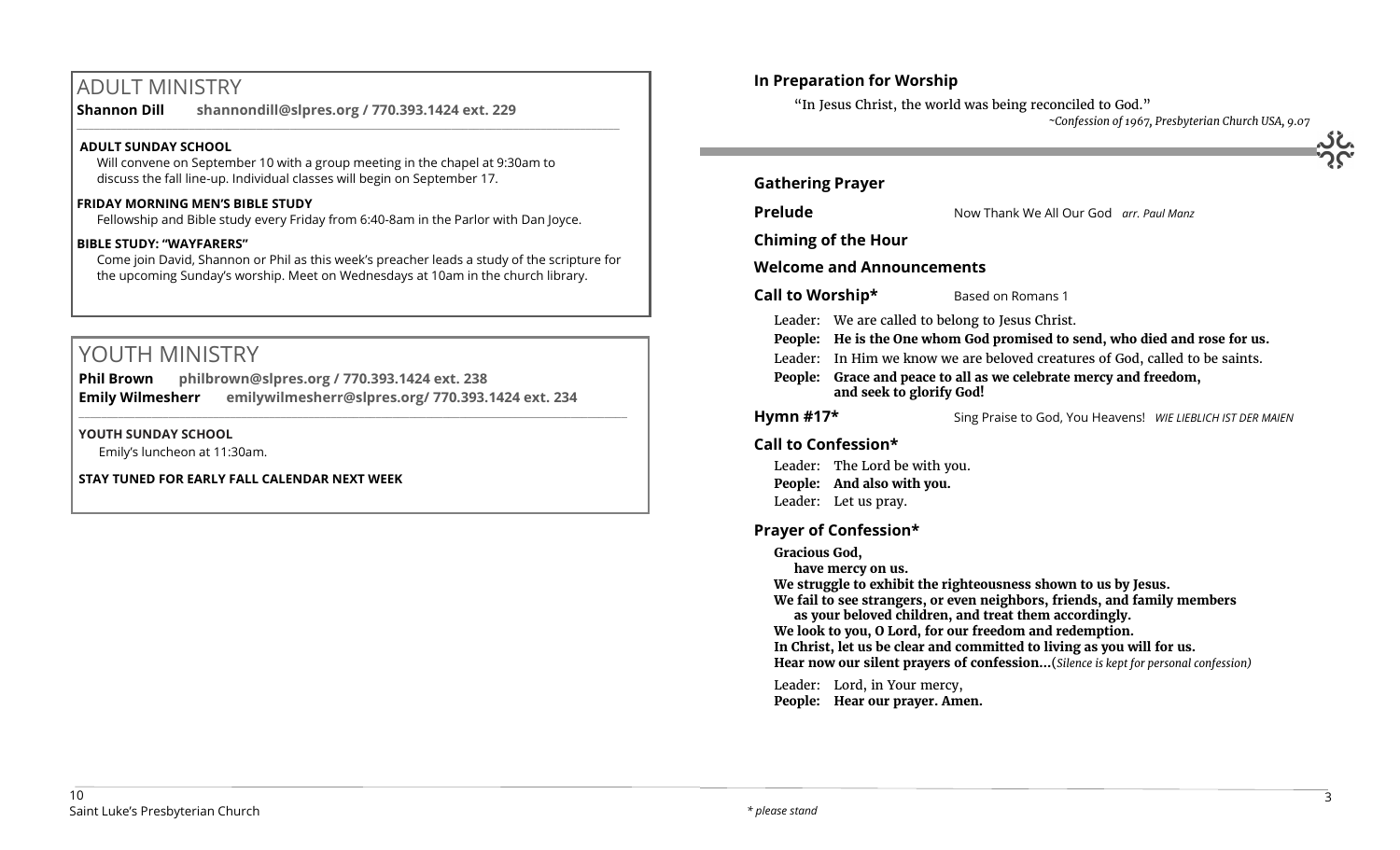#### **Assurance of Forgiveness\***

#### **Song of Praise\***

**Praise the Lord, praise the Lord, let the earth hear God's voice! Praise the Lord, praise the Lord, let the people rejoice! O come to the Father through Jesus the Son, and give God the glory, great things God has done!** 

#### **Passing of the Peace of Christ\***

Leader: May the peace of Christ be with you. **People: And also with you.**

#### **Prayer for Illumination Matthew Lower Matthew Lower Matthew Lower**

**Scripture Lesson** Romans 1:18-23, 2:1-6 Matthew Lower

Leader: The Word of the Lord.

**People: Thanks be to God.**

#### **Tell Us Our Story Phil Brown**

*Faithful Friends is taking a "summer break" and will resume in September. We invite this age group (K-2 nd) to remain in worship and enjoy the activities in our worship buckets; however, all children are welcome in our childcare rooms.*

**Special Music** *Simple Song from "Mass", Leonard Bernstein* Jennifer Price, Soprano Michelle Moebes, Flute

I will lift up my eyes

Sing God a simple song: Lauda, Laudē Make it up as you go along: Sing like you like to sing. God loves all simple things, For God is the simplest of all.

Singing Lauda, Laudē. For the Lord is my shade, Is the shade upon my right hand,

I will lift up my voice to the Lord

I will sing the Lord a new song To praise Him, to bless Him, to bless the Lord. I will sing His praises while I live All of my days.

Blessed is the man who loves the Lord, Blessed is the man who praises Him. And walks in His ways.

And the sun shall not smite me by day Nor the moon by night. *(Stephen Schwartz)*

To the hills from whence comes my help.

# MUSIC MINISTRY

**Clair Maxwell clairmaxwell@slpres.org / 770.393.1424 ext. 227** 

#### **CHERUB CHOIR DIRECTOR**

We are looking for an energetic individual with a love of music to lead our Cherub Choir on Wednesday nights from 5:15 to 5:45pm as part of our FEAST program beginning in the fall. This group is comprised of our children 4 years of age through Kindergarten and sings twice a year in worship as well as periodically with the Westminster elementary-age choir. The Cherub Choir director works with the Director of Music to provide our youngest singers with the musical training and excitement that prepares them for a lifetime of singing. Music and instruments are provided. If you or someone you know would be a good fit for this opportunity, please contact Clair at the church office.

\_\_\_\_\_\_\_\_\_\_\_\_\_\_\_\_\_\_\_\_\_\_\_\_\_\_\_\_\_\_\_\_\_\_\_\_\_\_\_\_\_\_\_\_\_\_\_\_\_\_\_\_\_\_\_\_\_\_\_\_\_\_\_\_\_\_\_\_\_\_\_\_\_\_\_\_\_\_\_\_\_\_\_\_\_\_\_\_\_\_\_\_\_\_\_\_\_\_\_\_

#### **ASSISTANT ORGANISTS NEEDED**

Announcing a new opportunity to experience more about music and worship at Saint Luke's. Spend a Sunday worship service of your choice on the bench with Clair as he leads worship and learn firsthand all that happens "behind the scenes" at church. No experience or musical knowledge is required, and assistants of all ages are welcome to sign up as long as you can sit through an entire worship service. Once you choose a Sunday, Clair will contact you with the details. Sign up by contacting the church office, talk to Clair or online at the following: https:tinyurl.com/AsstOrganistNeeded.

#### **CHOIRS RETURN**

Our Festival Ringers and Chancel Choir return to rehearsals on Wednesday, August 23. Bell rehearsal is at 6:30pm in the Bell Room and choir practice begins at 7:30pm in the choir room. New, former and returning members and friends are welcome!

#### **SUMMER SING SOIRÉE**

Local composer Timothy Michael Powell, newly appointed Director of Choral Activities at Oglethorpe University, will be in the choir room at Saint Luke's to lead a **Summer Sing Work shop on Saturday, August 26 from 10am to Noon**. We will sing excerpts from a Blue grass Mass and from Timothy's piece, "Dear Appalachia," also written in the bluegrass style inspired by his childhood in the Dahlonega area. It will be a fun time to make music, socialize and enjoy refreshments together. Mark your calendars now and plan to attend. This event is open to all who are interested.

#### **UPCOMING EVENTS**

August 23 – Festival Ringers and Chancel Choir rehearsals resume August 27 – Kickoff Sunday – Chancel Choir returns to worship - 10:30 am (10:00 am warm up) September 20– Westminster and Cherub Choirs begin ( also beginning of FEAST) October 22 – Bluegrass Mass concert with Choral Guild and bluegrass band – 4:00 pm December 10 – Toys for Tots concert with brass – 4:00 pm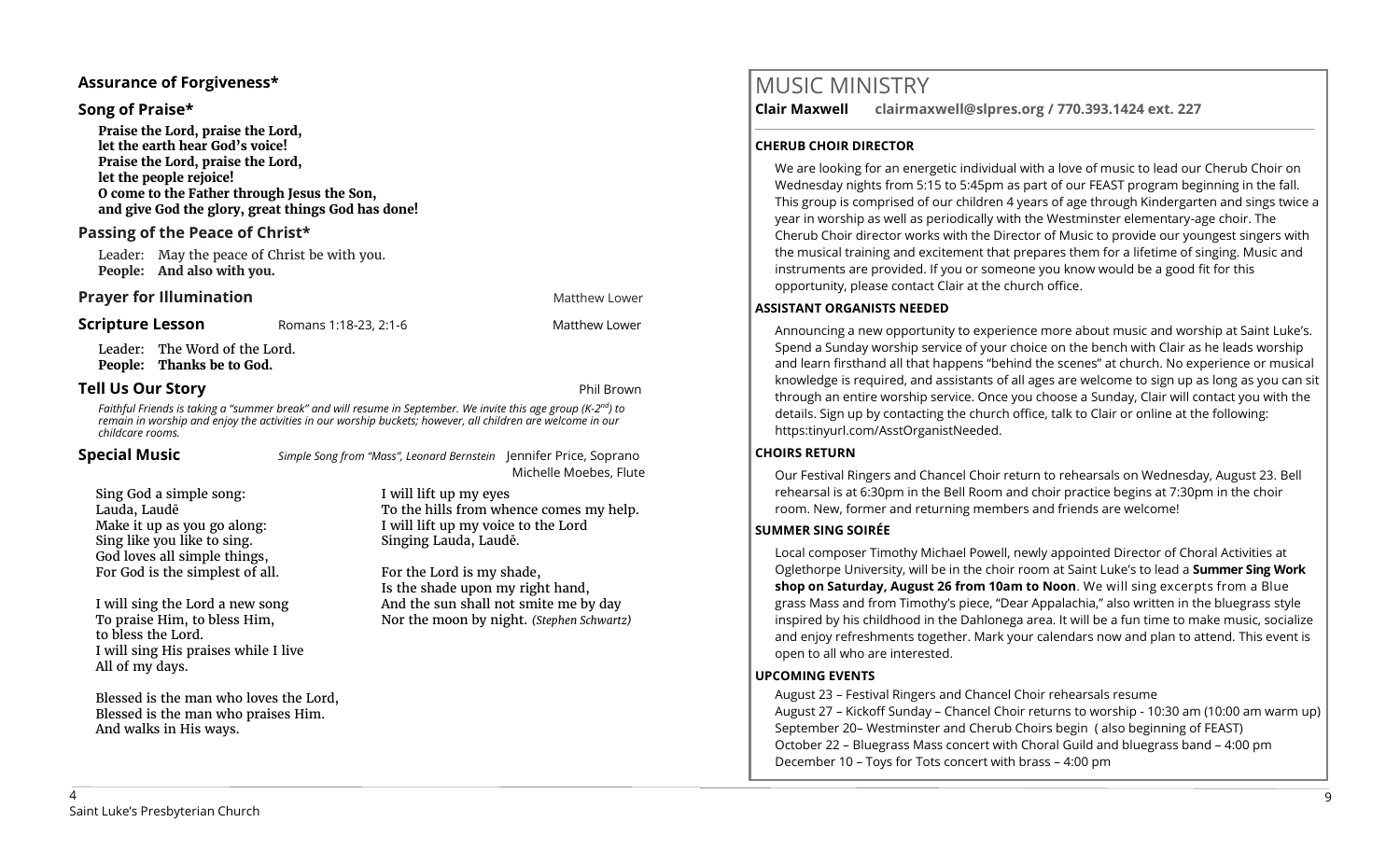# S P L A S H ! CHILDREN'S MINISTRIES

#### **Catherine Anne Thomas cathomas@slpres.org / 770.393.1424 ext. 228**

#### **UPCOMING EVENTS**

**Friday, August 4** – Elementary kids and their families are invited to "Gear Up For School" with a fun night of family games. Great Hall, 7pm to 8:30pm.

**\_\_\_\_\_\_\_\_\_\_\_\_\_\_\_\_\_\_\_\_\_\_\_\_\_\_\_\_\_\_\_\_\_\_\_\_\_\_\_\_\_\_\_\_\_\_\_\_\_\_\_\_\_\_\_\_\_\_\_\_\_\_\_\_\_\_\_\_\_\_\_\_\_\_\_\_\_\_\_\_\_\_\_\_\_\_\_\_\_\_\_\_\_\_\_\_\_\_\_\_\_\_\_\_\_\_\_** 

**Sunday, August 6** – Blessing of the Backpacks at both 8:30am and 10:30am worship. Bring your school backpack for a special blessing. We'll also collect extra school supplies for the Community Assistance Center, (CAC) or you can donate in advance via their web link: https://tinyurl.com/CAC-Tools-for-Schools.

**Sunday, August 27** – Annual Pancake Kickoff, Children's Wax Museum (details below), and the unveiling of our incredible Bible Timeline installation! Breakfast begins in the Great Hall at 9am and continues until 10:15am.

**Sunday, September 3** – Movie Morning! Children in PreK and Kindergarten will enjoy "Mischief Sunday" in Room 121; kids in Grades 1 – 5 will love "Clive and Ian's Wonder Blimp of Knowledge"!

**Sunday, September 10** – First morning of Sunday School fun for children, 9:30am to 10:15am Get ready for some fun changes!

**Wednesday, September 20** – First Night of Feast! Children's Choirs begin rehearsals, delicious family dinners are back, and engaging new classes debut for all ages!

#### **MOMMY & ME FLASHCARD PARTY**

Our hand-colored sets of laminated flash cards to help refugee families learn English are almost complete! Adults and youth are invited to join us in the Session Room on Thursday, August 3 from 10:00am -12:00pm. Drinks and snacks will be provided. For more information please contact [cathomas@slpres.org.](mailto:cathomas@slpres.org)

#### **CHILDREN'S WAX MUSEUM: BIBLE TIMELINE EDITION!**

This year our ever-popular Children's Wax Museum will serve as the "entry exhibit" to the brand-new Saint Luke's Bible Timeline! Each child who participates will give a "sneak peek" of a real person who was an important part of God's great story in the Old Testament. It's easy to participate: just sign up for a part in the main lobby, go home and learn a few key facts about what that person did to help God, then come on August 27 ready to "say your piece"! It can be one sentence or it can be three…just a brief "blurb" is fine. A selection of costumes will be provided if you need one - you'll get an email about that once you have signed up. Questions? Email [cathomas@slpres.org.](mailto:cathomas@slpres.org)

| Sermon                                                                                                                                                                                                                        | "Ungodly"                                                                                                                                                                                                                                                                                                                                        | David Lower |
|-------------------------------------------------------------------------------------------------------------------------------------------------------------------------------------------------------------------------------|--------------------------------------------------------------------------------------------------------------------------------------------------------------------------------------------------------------------------------------------------------------------------------------------------------------------------------------------------|-------------|
| Hymn $#421*$                                                                                                                                                                                                                  | Have Mercy, God, upon My Life IRISH                                                                                                                                                                                                                                                                                                              |             |
| Affirmation of Faith*                                                                                                                                                                                                         | from the Confession of 1967                                                                                                                                                                                                                                                                                                                      |             |
| In Jesus Christ,<br>the world was being reconciled to God.<br>Jesus Christ is God with humankind.<br>Christ is the eternal Son of the Father,<br>to continue and complete His mission.<br>about God, humanity, and the world. | who became human and lived among us to fulfill the work of reconciliation.<br>Christ is present in the church by the power of the Holy Spirit<br>This work of God - the Father, Son, and Holy Spirit -<br>is the foundation of all confessional statements<br>Therefore, the church calls all people to be reconciled to God and to one another. |             |
| <b>Prayers of the People</b>                                                                                                                                                                                                  |                                                                                                                                                                                                                                                                                                                                                  |             |
| <b>The Lord's Prayer</b>                                                                                                                                                                                                      |                                                                                                                                                                                                                                                                                                                                                  |             |

**Our Father, who art in heaven, hallowed be thy Name, thy kingdom come, thy will be done, on earth as it is in heaven. Give us this day our daily bread; and forgive us our debts, as we forgive our debtors; and lead us not into temptation, but deliver us from evil. For thine is the kingdom, and the power, and the glory, forever. Amen.** 

#### **Offering Invitation**

*Giving is a tangible sign of worship. If you give electronically, there is a blue, laminated, electronic giving card in the pew rack to place in the offering plate as it is passed.*

#### **Offertory**